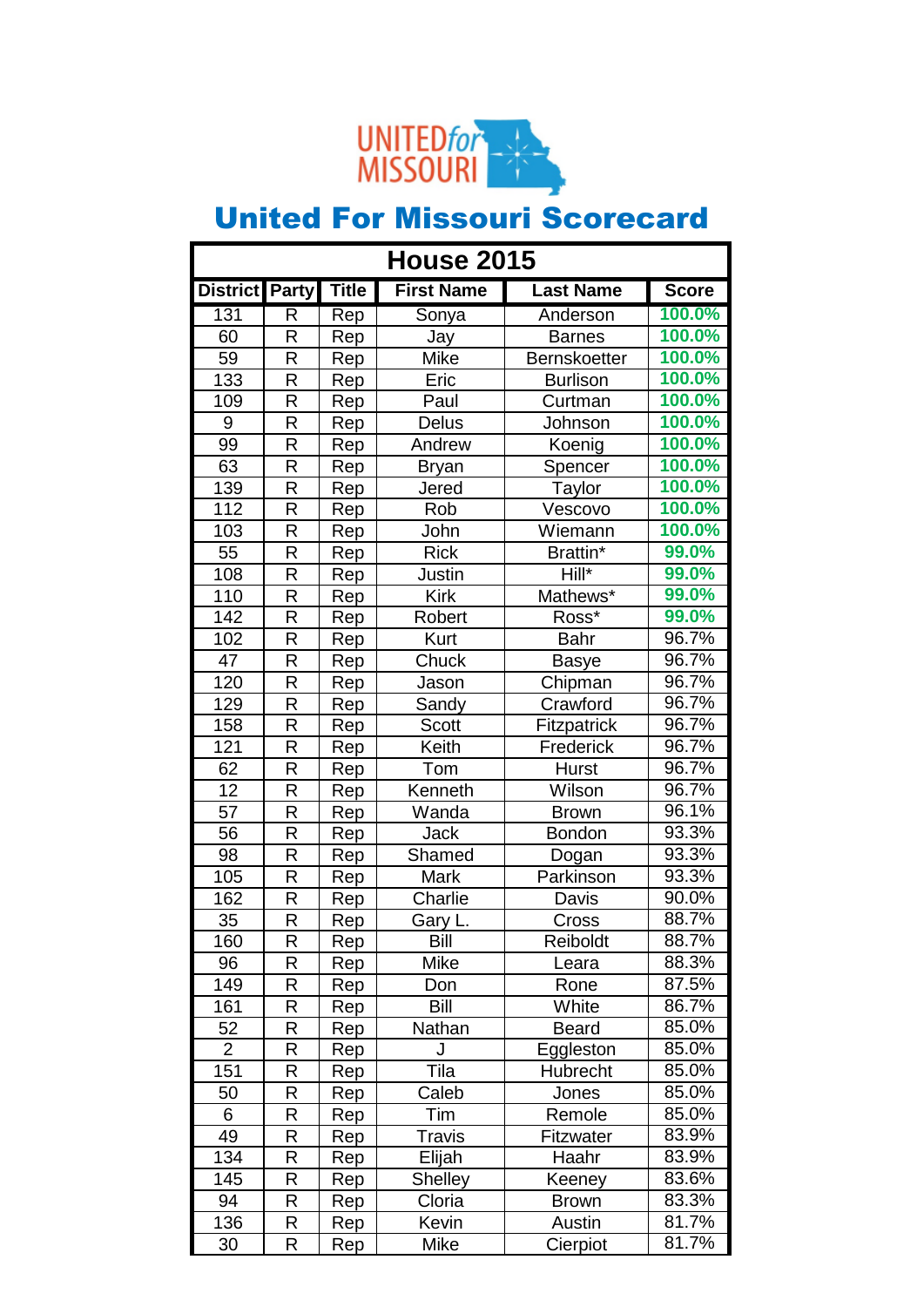| <b>House 2015</b> |        |              |                   |                     |                |
|-------------------|--------|--------------|-------------------|---------------------|----------------|
| District Party    |        | <b>Title</b> | <b>First Name</b> | <b>Last Name</b>    | <b>Score</b>   |
| 152               | R      | Rep          | Todd              | Richardson          | 81.7%          |
| 107               | R      | Rep          | Ron               | <b>Hicks</b>        | 80.0%          |
| 34                | R      | Rep          | Rebecca           | Roeber              | 80.0%          |
| 153               | R      | Rep          | <b>Steve</b>      | Cookson             | 79.6%          |
| 16                | R      | Rep          | Noel J            | Shull               | 78.8%          |
| 61                | R      | Rep          | Justin            | Alferman            | 78.3%          |
| 100               | R      | Rep          | Sue               | Allen               | 78.3%          |
| 1                 | R      | Rep          | Allen             | Andrews             | 78.3%          |
| $\overline{51}$   | R      | Rep          | Dean              | Dohrman             | 78.3%          |
| 128               | R      | Rep          | Sue               | Entlicher           | 78.3%          |
| 123               | R      | Rep          | Diane             | Franklin            | 78.3%          |
| 54                | R      | Rep          | Denny             | <b>Hoskins</b>      | 78.3%          |
| 43                | R      | Rep          | Jay               | Houghton            | 78.3%          |
| 156               | R      | Rep          | <b>Jeffery</b>    | Justus              | 78.3%          |
| 127               | R      | Rep          | Mike              | Kelley              | 78.3%          |
| 53                | R      | Rep          | Glen              | Kolkmeyer           | 78.3%          |
| $\overline{7}$    | R      | Rep          | Mike              | Lair                | 78.3%          |
| 159               | R      | Rep          | Bill              | Lant                | 78.3%          |
| 122               | R      | Rep          | <b>Steve</b>      | Lynch               | 78.3%          |
| 39                | R      | Rep          | Joe Don           | McGaugh             | 78.3%          |
| 41                | R      | Rep          | Randy             | Pietzman            | 78.3%          |
| 44                | R      | Rep          | Caleb             | Rowden              | 78.3%          |
| 31                | R      | Rep          | Sheila            | Solon               | 78.3%          |
| 58                | R      | Rep          | David             | Wood                | 78.3%          |
| 125               | R      | Rep          | Warren            | Love                | 77.6%          |
| 147               | R      | Rep          | Kathryn           | Swan                | 77.6%          |
| 4                 | R      | Rep          | Craig             | Redmon              | 77.6%          |
| 163               | R      | Rep          | Tom               | Flanigan            | 76.8%          |
| 137               | R      | Rep          | Lyndall           | Fraker              | 76.8%          |
| 146               | R      | Rep          | Donna             | Lichtenegger        | 76.8%          |
| 150               | R      | Rep          | Andrew            | McDaniel            | 76.8%          |
| 148               | R      | Rep          | Holly             | Rehder              | 76.8%          |
| 155               | R      | Rep          | Lyle              | Rowland             | 76.8%          |
| 157               | R      | Rep          | Mike              | Moon                | 76.7%          |
| 143               | R      | Rep          | Jeff              | Pogue               | 76.7%          |
| 101               | R      | Rep          | Don               | Gosen               | 75.9%          |
| 95                | R      | Rep          | Marsha            | Haefner             | 75.9%          |
| 135               | R      | Rep          | Lincoln           | Hough               | 75.9%          |
| 14                | R      | Rep          | Kevin             | Cortew              | 75.0%          |
| 141               | R      | Rep          | Tony              | Dugger              | 75.0%          |
| 140               | R      | Rep          | Lynn              | <b>Morris</b>       | 75.0%          |
| 113               | R      | Rep          | Dan               | Shaul               | 75.0%          |
| 106               | R      | Rep          | Chrissy           | Sommer              | 75.0%          |
| 38                | R      | Rep          | T.J.              | <b>Berry</b>        | 74.5%          |
| 111               | R      | Rep          | Shane             | Roden               | 73.3%          |
| 65                | R      | Rep          | Anne              | Zerr                | 73.3%<br>71.7% |
| 40                | R<br>R | Rep          | Jim<br>Jeffrey    | Hansen<br>Messenger | 71.7%          |
| 130               |        | Rep          |                   |                     |                |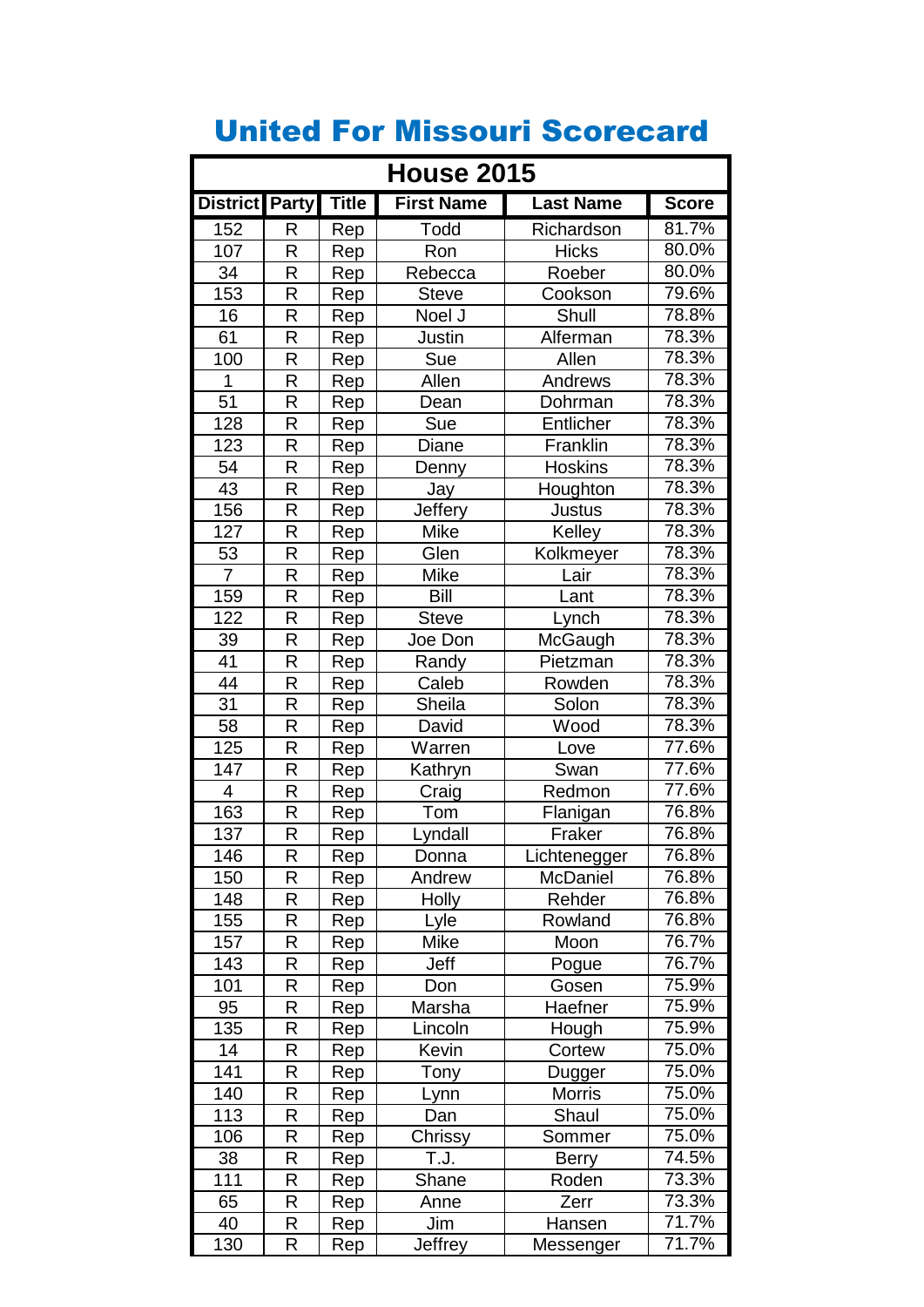| <b>House 2015</b> |   |              |                       |                    |              |
|-------------------|---|--------------|-----------------------|--------------------|--------------|
| District Party    |   | <b>Title</b> | <b>First Name</b>     | <b>Last Name</b>   | <b>Score</b> |
| 124               | R | Rep          | Rocky                 | Miller             | 71.7%        |
| 48                | R | Rep          | Dave                  | Muntzel            | 71.7%        |
| 33                | R | Rep          | Donna                 | Pfautsch           | 71.7%        |
| 138               | R | Rep          | Don                   | <b>Phillips</b>    | 71.7%        |
| 126               | R | Rep          | Patricia              | Pike               | 71.7%        |
| 154               | R | Rep          | Shawn                 | Rhoads             | 71.7%        |
| $\overline{5}$    | R | Rep          | Lindell               | Shumake            | 71.7%        |
| $\overline{3}$    | R | Rep          | <b>Nate</b>           | Walker             | 71.7%        |
| $\overline{97}$   | R | Rep          | John                  | <b>McCaherty</b>   | 71.4%        |
| 42                | R | Rep          | <b>Bart</b>           | Korman             | 70.0%        |
| 104               | R | Rep          | Kathie                | Conway             | 68.3%        |
| 20                | R | Rep          | <b>Bill</b>           | Kidd               | 68.3%        |
| $\overline{1}19$  | R | Rep          | Dave                  | Hinson             | 66.0%        |
| 114               | R | Rep          | <b>Becky</b>          | Ruth               | 65.5%        |
| 32                | R | Rep          | Jeanie                | Lauer              | 64.2%        |
| 144               | R | Rep          | Paul                  | Fitzwater          | 63.3%        |
| $\overline{17}$   | R | Rep          | <b>Nick</b>           | King               | 63.3%        |
| 13                | R | Rep          | <b>Nick</b>           | Marshall           | 61.7%        |
| 117               | R | Rep          | Linda                 | <b>Black</b>       | 60.7%        |
| 116               | R | Rep          | Kevin                 | Engler             | 59.3%        |
| 11                | R | Rep          | Galen                 | Higdon             | 59.3%        |
| 64                | R | Rep          | Robert                | Cornejo            | 59.2%        |
| 115               | R | Rep          | Elaine                | Gannon             | 52.7%        |
| 8                 | R | Rep          | Jim                   | <b>Neely</b>       | 51.9%        |
| 68                | D | Rep          | Keith                 | English            | 43.3%        |
| 73                | D | Rep          | <b>Courtney Allen</b> | Curtis             | 28.6%        |
| 21                | D | Rep          | Ira                   | Anders             | 23.3%        |
| $\overline{118}$  | D | Rep          | Ben                   | Harris             | 23.3%        |
| 87                | D | Rep          | Stacey                | Newman             | 22.0%        |
| 22                | D | Rep          | <b>Brandon</b>        | Ellington          | 18.3%        |
| 84                | D | Rep          | Karla                 | May                | 18.3%        |
| 75                | D | Rep          | Rochelle              | <b>Walton Gray</b> | 18.3%        |
| 80                | D | Rep          | Mike                  | Colona             | 17.0%        |
| 10                | D | Rep          | Pat                   | Conway             | 14.8%        |
| 76                | D | Rep          | Joshua                | Peters             | 14.8%        |
| 85                | D | Rep          | Clem                  | Smith              | 14.8%        |
| 46                | D | Rep          | Stephen               | Webber             | 14.3%        |
| 18                | D | Rep          | Lauren                | Arthur             | 13.3%        |
| 45                | D | Rep          | Kip                   | Kendrick           | 13.3%        |
| 91                | D | Rep          | Jeanne                | Kirkton            | 13.3%        |
| 25                | D | Rep          | Jeremy                | LaFaver            | 13.3%        |
| 71                | D | Rep          | Sue                   | Meredith           | 13.3%        |
| 66                | D | Rep          | Tommie                | Pierson            | 13.3%        |
| 78                | D | Rep          | Penny                 | Hubbard            | 10.5%        |
| 37                | D | Rep          | Joe                   | Runions            | 10.0%        |
| 77                | D | Rep          | Kimberly              | Gardner            | 8.9%         |
| 36                | D | Rep          | Kevin                 | McManus            | 8.5%         |
| 81                | D | Rep          | Jacob                 | Hummel             | 7.4%         |